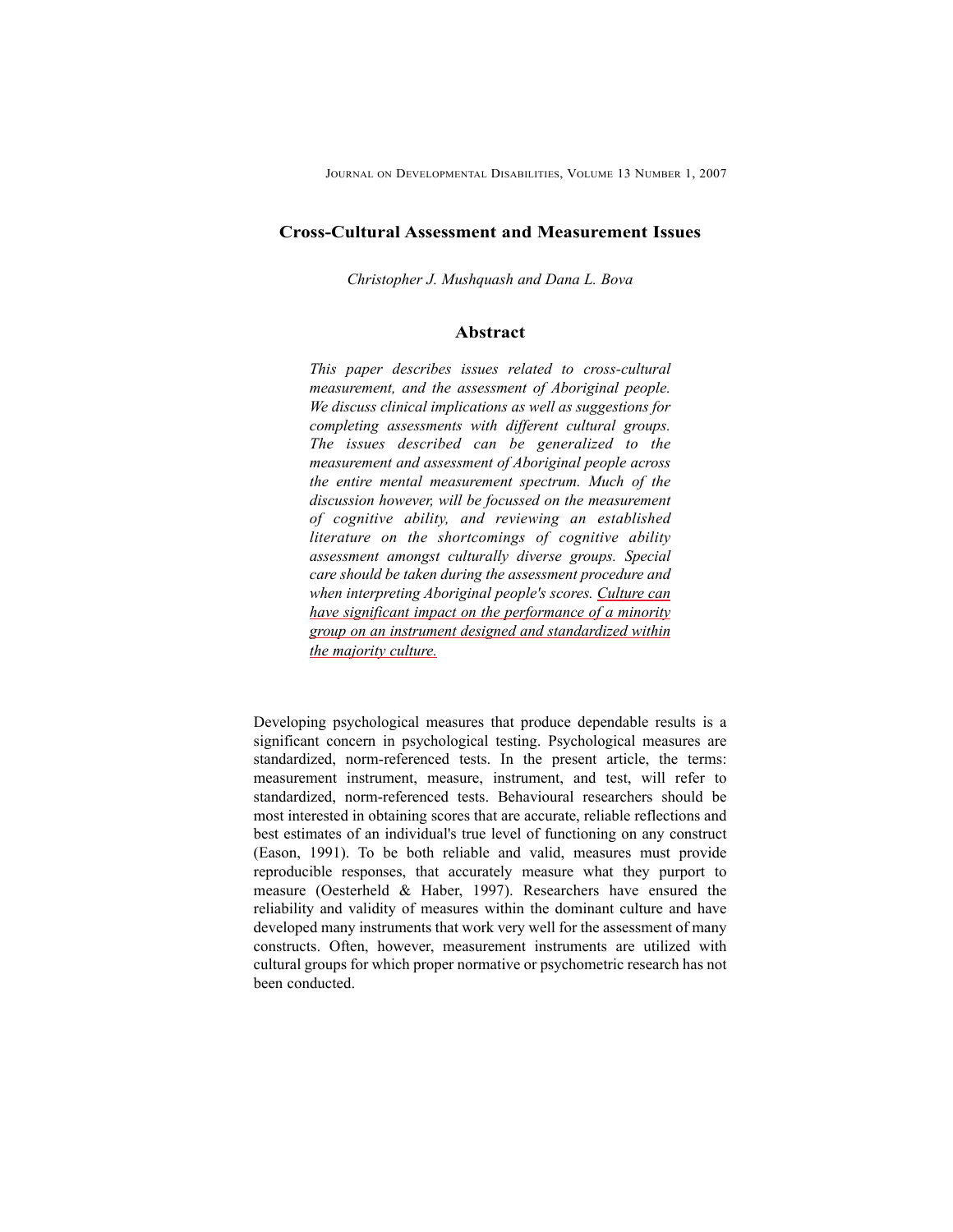# **What is Culture?**

Depending upon which cultural group an individual belongs, their experience may be quite different from that of someone living within reasonable proximity, but nested within a different cultural group. Marsella and Yamada (2000) define culture as:

[shared learned meanings and behaviours that are transmitted from within a] *social activity context for purposes of promoting individual/societal adjustment, growth, and development. Culture has both external (i.e., artefacts, roles, activity contexts, institutions) and internal (i.e. values, beliefs, attitudes, activity contexts, patterns of consciousness, personality styles, epistemology) representations. The shared meanings and behaviours are subject to continuous change and modification in response to changing internal and external circumstances* (p. 12)*.*

As the definition suggests, culture influences many aspects of an individual's life; thus measurement of various psychological constructs is also likely to be influenced by cultural characteristics.

## **Canada's Aboriginal Diversity**

Approximately 1 million people (976,305 individuals to be exact) reported they were North American Indian, Metis, or Inuit in the 2001 Canadian Census (Census of Canada, 2001). The provinces of Ontario, British Columbia, and Manitoba have the highest populations of Aboriginal people in Canada (listed in descending concentration). The highest concentration of Aboriginal people is in the north and on the prairies (Census of Canada, 2001). Canada has approximately 2,284 reservations and 596 bands (Frideres, 1993). However, as reported in the Census, approximately 70% of the Aboriginal population does not reside on reservations and nearly one-half of Aboriginal people live in urban areas (Census of Canada, 2001). There is a large cultural diversity among the Canadian Aboriginal population as there are 11 different languages with more than 58 dialects (Frideres, 1993).

## **Reliability and Validity of Measurement Instruments**

Problems can arise when measurement instruments that have been developed by a dominant group are applied to groups for which they were not originally intended. This can include use with different age groups, a different gender, and different cultural groups. For example, it is easy to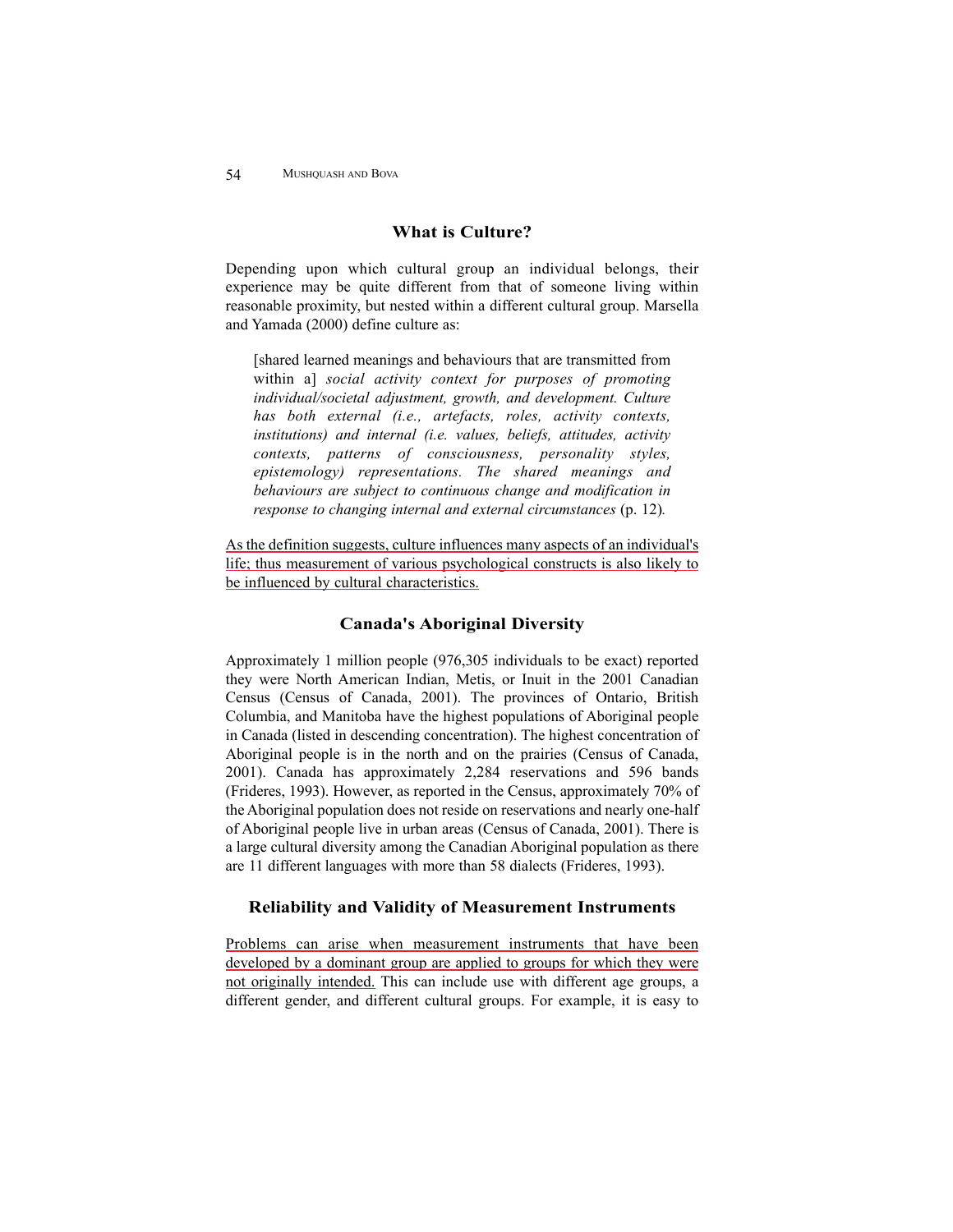imagine that a test designed to measure the cognitive ability in adults would not be readily usable with children. The instrument would need to be adapted to account for cognitive development and ability that varies across age. Moreover procedural issues like test format and reading or writing ability would need to be adapted. Proper psychometric analyses would be needed to ensure that the instrument was reliable and valid for use with children as well. When extending the use of a measurement instrument to a new population, care must be taken to ensure that results are interpreted with the utmost concern for cross-cultural effects.

Reliability refers to the degree in which an instrument measures consistently across occasions, across alternate forms of the same instrument, or within itself. Reliability is important because if an instrument is to accurately estimate an individual's level of functioning on a consistent construct, such as intelligence, it must be reliable. For example, let us suppose an individual was administered a test of cognitive ability on two occasions, by two independent assessors. On the first occasion, this individual received an IQ score that placed her/him in the average range. On the second occasion however, he or she received an IQ score that placed them in the borderline range. This could signify a very real problem or cognitive decline over time. However, if the difference in scores simply reflects an unreliable measurement instrument, then its clinical utility would be suspect. Each clinician would come to very different conclusions about the individual's cognitive ability.

A measurement instrument can be reliable (that is, it can provide consistent scores across time, or examiner), but fail to be valid. Validity refers to the degree in which an instrument is measuring the construct it purports to measure. There are a number of reasons why results may not be valid. The examinee may have difficulties understanding the language of the measure, or the measure may not capture the model it was developed on. For example, consider the Drinking Motives Questionnaire Revised (DMQ-R), a measure based on Cooper's (1994) model of drinking motives, which was developed and normed on children within the majority culture; it consists of four factors (social, enhancement, conformity, and coping motives for drinking). If this test is reliable and valid across cultures one would expect to find this four-factor model emerging in all cultural groups. The failure to find the same factor structure would suggest that the measure was not valid across cultures. We recently found exactly this outcome when exploring Cooper's (1994) model of drinking motives within a group of Mi'kmaq adolescents (Mushquash, Stewart, McGrath, & Comeau, 2005). Rather than the expected four factor model emerging, a three factor solution better fit the data with social and enhancement motives loading on the same factor.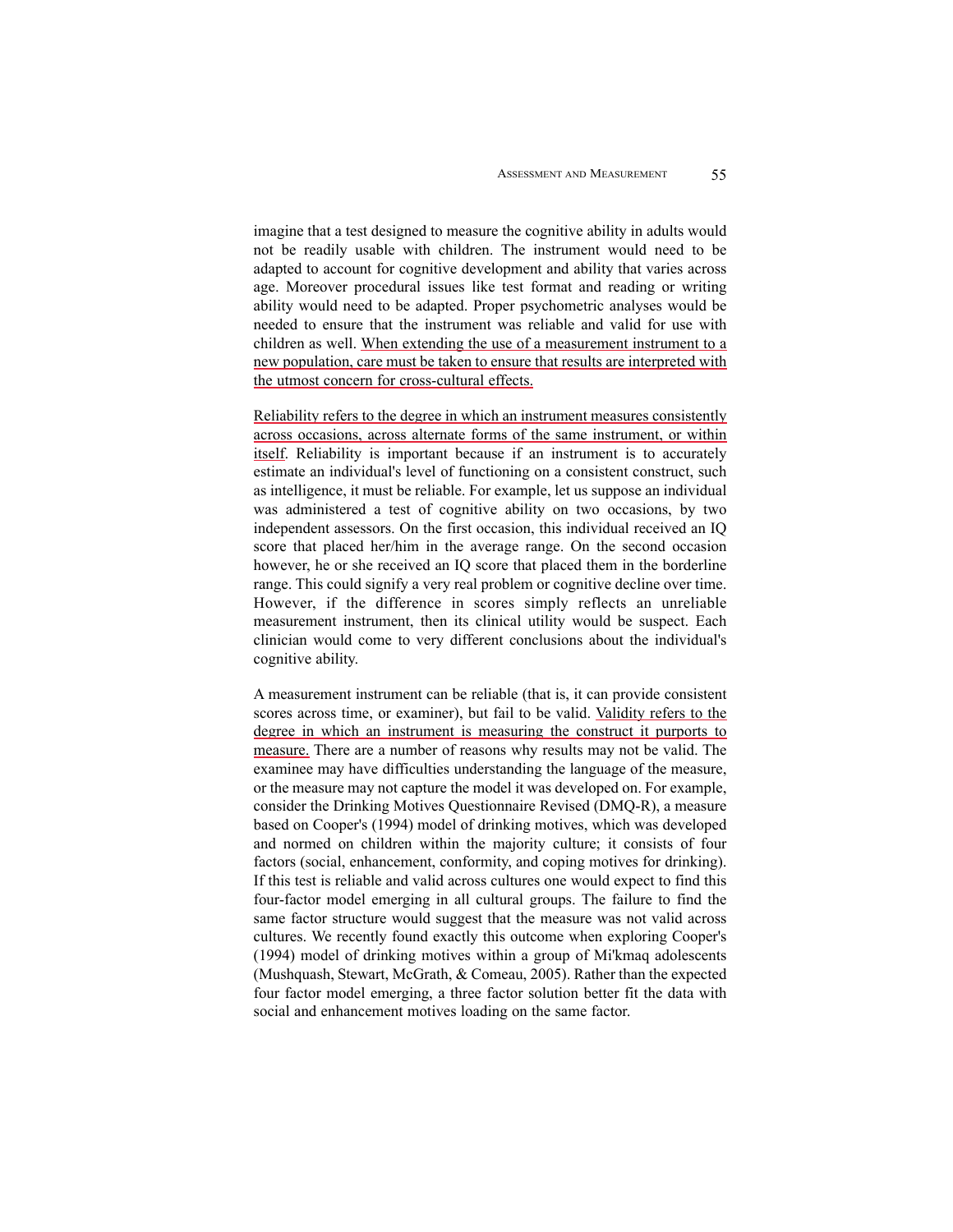The reason for this discrepancy could be due to the language of the measure. If this were the case, by consulting with community members who were skilled in both languages, the test items could be adapted and re-administered to determine if language was indeed the reason why the hypothesized model did not emerge. However, if upon re-administration the same three factor solution emerged, it might be because the constructs being measured do not exist in the same way within this culture. There may be inherent differences in the way that mainstream and Aboriginal cultures experience or manifest the constructs involved in drinking motives. Although the measure may be reliable, in this case, it is not valid. Reliability does not ensure validity, but validity cannot occur without reliability. That is, a measure may produce consistent scores across time or testing occasion, but this does not necessarily mean that it is capturing what it was intended to measure.

# **Cognitive Ability and Culture**

Several definitions of intelligence exist. Each includes environmental adaptation as an important facet of intelligence. An early definition of intelligence comes from Freeman who defined intelligence as "…adjustment or adaptation of the individual to his [or her] total environment, or to the limited aspects of it" (1955, pp. 149, 150; as cited in Sattler, 2001, p. 136). Wechsler defined intelligence as "the aggregate or global capacity of the individual to act purposefully, to think rationally and to deal effectively with his [or her] environment" (1958, p. 7; as cited in Sattler, 2001, p.136). More recently, Sternberg defined intelligence as "… mental activity involved in purposive adaptation to, shaping of, and selection of real-world environments relevant to one's life" (1986, p. 33; as cited in Sattler, 2001, p. 136). A commonality among these definitions is the nature of the nested relationship of individuals within their environment. How a person acts within their environment is directly related to the cultural knowledge that has developed to deal with that environment. The way in which intelligence would manifest in a test-taking situation is thus, inherently culturally-bound.

Every aspect of intelligence testing is impacted by culture (Sattler, 1992):

- 1. Test content
- 2. Test materials
- 3. Phrasing
- 4. Test directions and conditions
- 5. Scoring
- 6. Test administrator
- 7. Test behaviour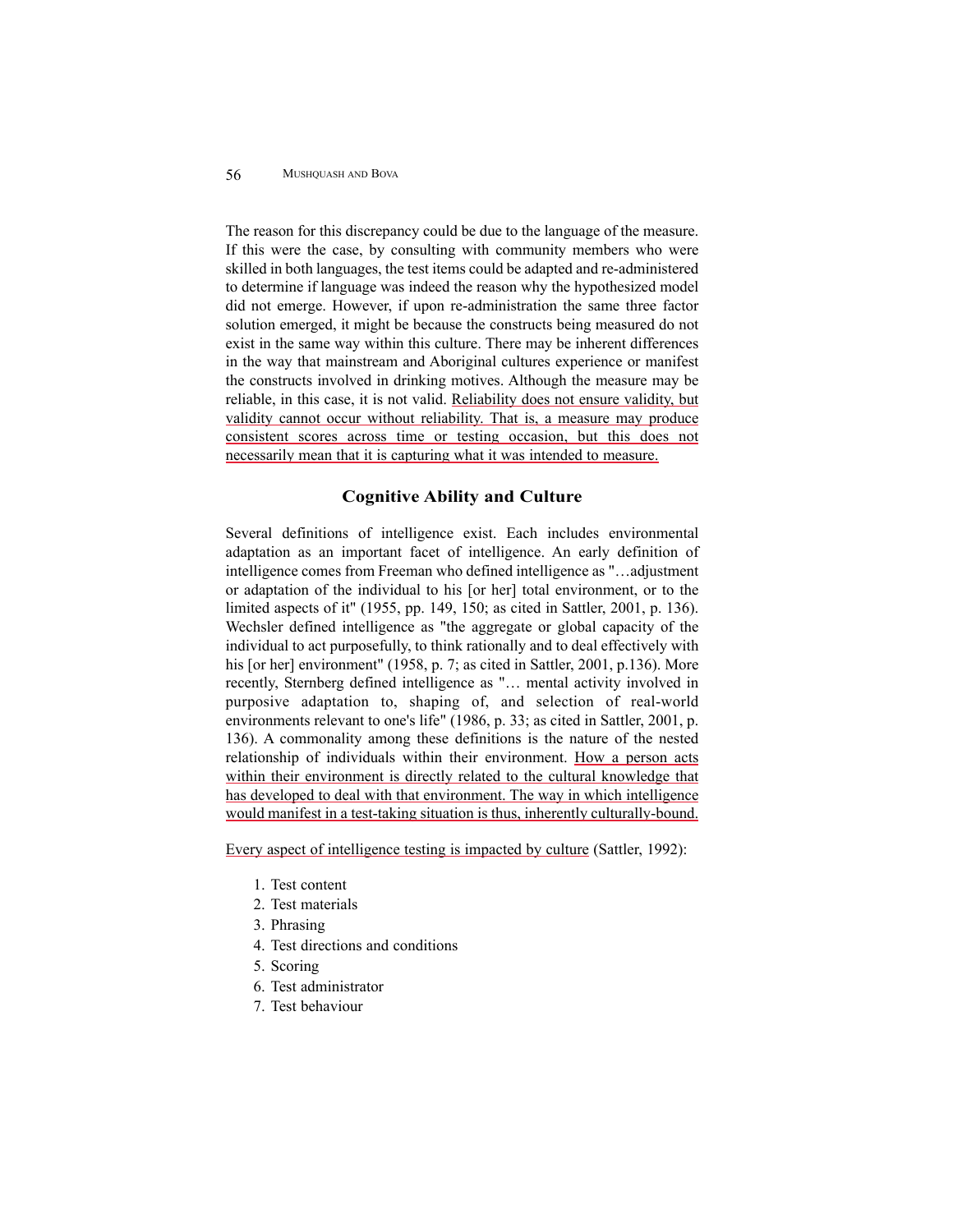Thus, no test can be completely culture free or unbiased (Plank, 2001). This raises concern about the value and appropriateness of applying conventional assessment tools to individuals with different cultural backgrounds (Tseng, 2001). Despite the fact that culturally diverse individuals have different cultural backgrounds, critical decisions and treatment formulations are based upon clinical assessment instruments that have been devised for the general population (Butcher et al., 1998).

Invalid results or lower test scores have been found for Aboriginal children's performance on the Wechsler Intelligence Scale for Children (WISC). Generally, the research findings suggest that Aboriginal children score lower than non-Aboriginal children on the WISC Full Scale and Verbal Scale (Beiser & Gotowiec, 2000; Dolan, 1999; McShane, 1980). In contrast, these same children score similarly to their dominant culture counterparts on the WISC Performance Scale, as there is often a substantial score difference between the Verbal and Performance scales for Aboriginal children (Beiser & Gotowiec, 2000; McCullough, Walker, & Diessner, 1985; McShane, 1980; McShane & Plas, 1982; Morton, Allen, & Williams, 1994; Suzuki & Valencia, 1997; Whorton & Morgan, 1990).

Discrepancies in test performance on the Verbal and Performance scores have been attributed to social factors (Neisser et al., 1996), English proficiency (Beiser & Gotowiec, 2000), environmental factors (Neisser et al., 1996), socio-economic status (Beiser & Gotowiec, 2000; Neisser et al., 1996; Suzuki & Valencia, 1997), acculturation (Flanagan & Ortiz, 2001; Sattler, 2001), cultural factors (Beiser & Gotowiec, 2000; Neisser et al., 1996), and test content bias (Suzuki & Valencia, 1997).

Test content may compromise Aboriginal children's test performance as the test content may have high cultural loading, in which a given test requires specific knowledge or experience with mainstream culture and does not measure the entire range of cultural content possessed by the individual. The subscales that contribute to the Verbal scale have a high degree of cultural loading and a high degree of linguistic demand. These two factors could account for the poor performance on the Verbal scale for Aboriginal children (Flanagan & Ortiz, 2001).

Intelligence is entrenched in, and defined by, the culture it is intended to measure (Sattler, 1992). Consequently individuals from different cultures are unfairly penalized, as they may not experience the same culture as the dominant society (McShane & Plas, 1982). Tests of intelligence and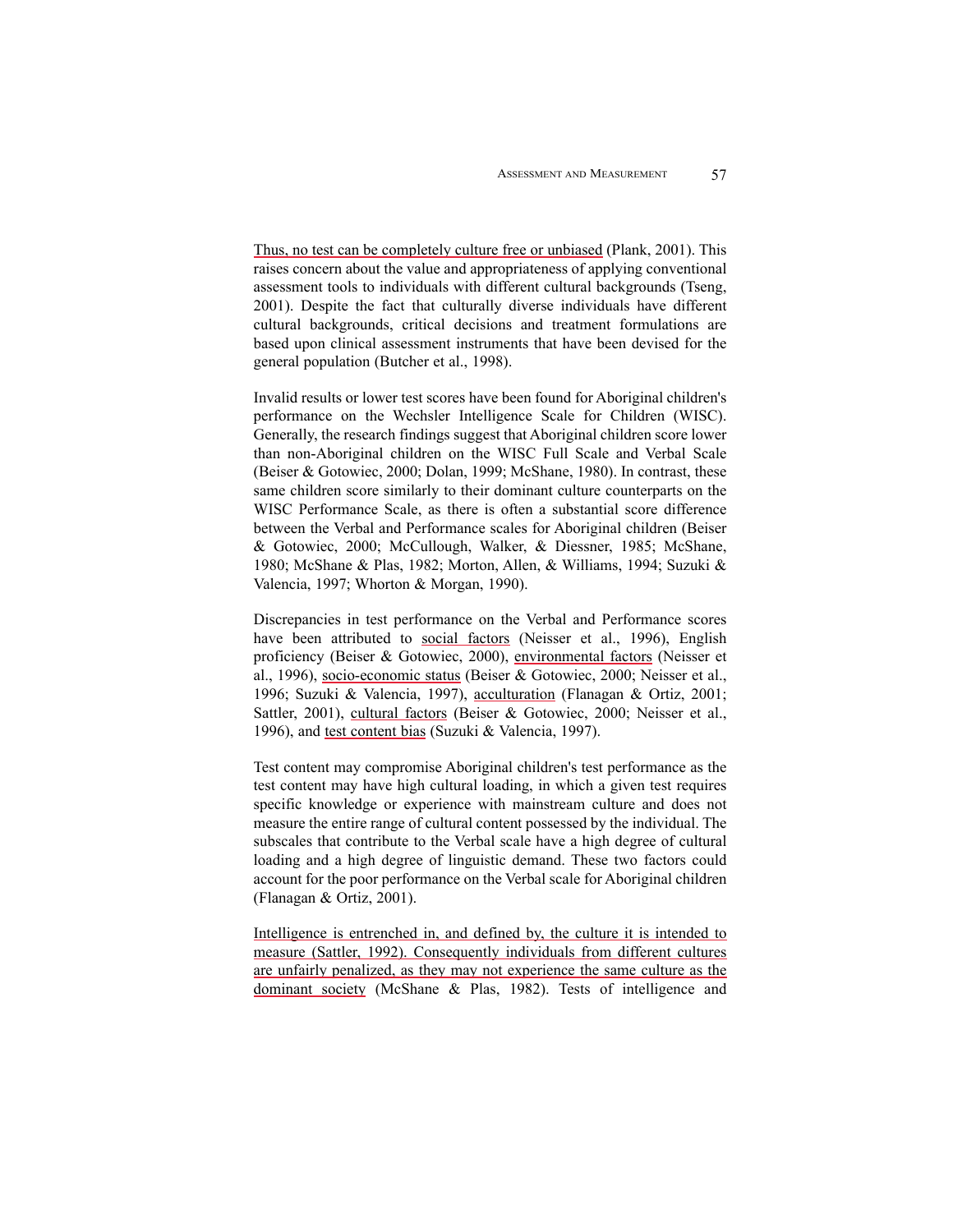cognitive ability are "likely to measure a lower range of ability in diverse individuals because they apparently fail to sample cultural content that is part of the cognitive repertoire and processes available to the bicultural individual" (Flanagan, McGrew, & Oritz, 2000, p. 299). Thus, individuals from different cultures are inaccurately assessed and their intelligence scores are generally suppressed, leading to inaccurate diagnostic decisions (Flanagan et al., 2000).

### **Clinical Challenges**

When utilizing standardized measures, clinicians conform to assumptions that the client is similar to the standardized population; this assumption is violated when assessing a client from another culture (Flanagan & Ortiz, 2001). In recognizing that experience is inherently bound in culture, Kleinman (1996) described the process of diagnosis as an interpretation of an interpretation. Christensen (2001) stated:

*The first level of interpretation is the process by which an individual translates his/her experience into culturally based categories, words, images, and feelings. The second level of interpretation is the process by which a clinician then translates a client's translation of his/her internal experience into the language of psychiatry* (p. 52)*.*

Care must be taken to capture the meaning across the levels of translation, without losing any of the information during the interpretation. This diagnosis however, must be developed from the interpretation of a compilation of a number of sources of data. The assessment (which may ultimately result in a diagnosis) can be considered in terms of "four pillars", norm-referenced tests, interviews, observations, and informal assessment (Sattler, 2001), which make up the available "data-set" by which diagnoses are based.

### **Guidelines for a Culturally Sensitive Assessment**

Mental health service providers are often challenged with conducting clinical assessments with culturally diverse clients (Tseng, 2001, 2003). Empirical findings suggest that it is a challenge to assess Aboriginal clients in an unbiased manner, as culture plays a significant role in the assessment process. However, there are several guidelines that may aid the clinician in conducting a culturally sensitive assessment with Aboriginal clients.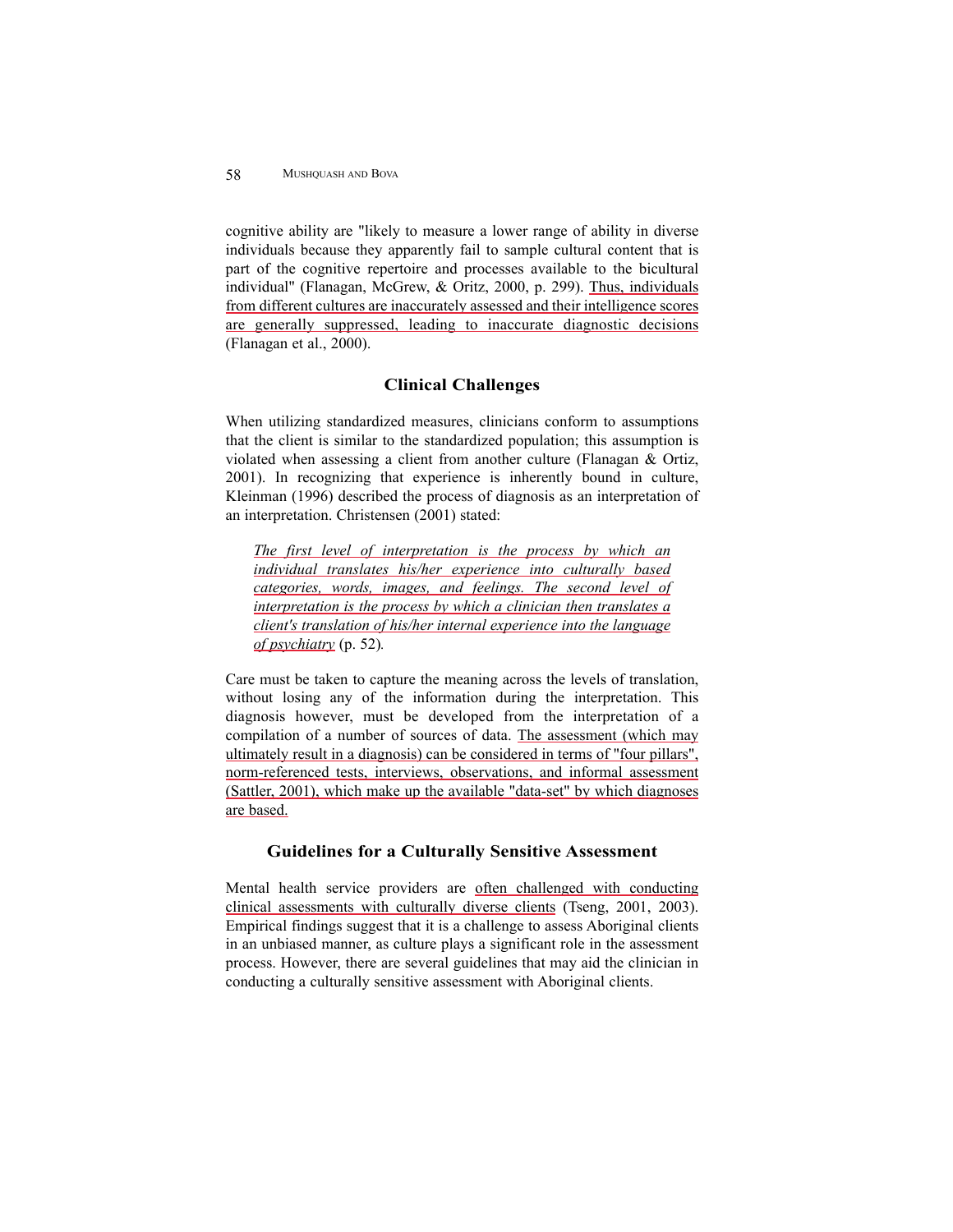Before beginning the assessment process with culturally diverse clients, clinicians should conduct a self-assessment of their own biases and prejudices (Paniagua, 1994). It is the clinicians' role to learn as much as possible about the culture and to recognize and acknowledge any stereotypes they may have about the client's ethnic group. Moreover, it is important for clinicians to acknowledge that not all culturally diverse groups subscribe to traditional customs (Sattler, 2001).

Also before initiating the assessment process, clinicians should determine the client's preferred language (Sattler, 2001). If clinicians do not speak the client's first language, then a referral to a clinician who speaks the client's first language should be made. If this option is not feasible, then an interpreter will be required (Hays, 2001).

During the initial meetings with the client, clinicians should establish rapport, respect, and a therapeutic relationship (Hays, 2001; Paniagua, 1994). Rapport and communication problems may exist when clinicians are of a different cultural group from the client. This may hinder the assessment process as difficulties in rapport and communication may impede the client's ability to respond to test items (Brescia & Fortune, 1989). In addition, culturally diverse individuals may not be familiar with test-taking skills and they may exhibit deficits in motivation, test practice, and reading and may have limited exposure to the values and experiences of the dominant culture (Brescia & Fortune, 1989; Flanagan & Ortiz, 2001). Consequently, it is important to establish cooperation, motivation, and interest in the assessment process from the client (Sattler, 2001). It is essential for clinicians working with Aboriginal clients to acknowledge possible barriers of distrust that may be apparent in Aboriginal communities (Beiser & Gotowiec, 2000). This distrust may be attributed to negative experiences with boarding/residential schools and the school curricula or the perception that the assessment is an attempt at assimilation without respect for the local culture (Brant, 1990).

For clinicians to effectively serve Aboriginal clients, clinicians must understand the contemporary and historical issues that are relevant to Aboriginal people (Barwick, Schmidt, & Hodges, 2004; Dillard & Manson, 2000; Paniagua, 1994). For instance, a number of Aboriginal people are likely to be impacted by social and economic factors such as limited educational opportunities, unemployment, poverty, difficulties accessing health care, substandard housing, poor sanitation and water quality (Royal Commission on First Nation People, 1995). Historically, First Nation people have had many political hardships, as the policies developed by the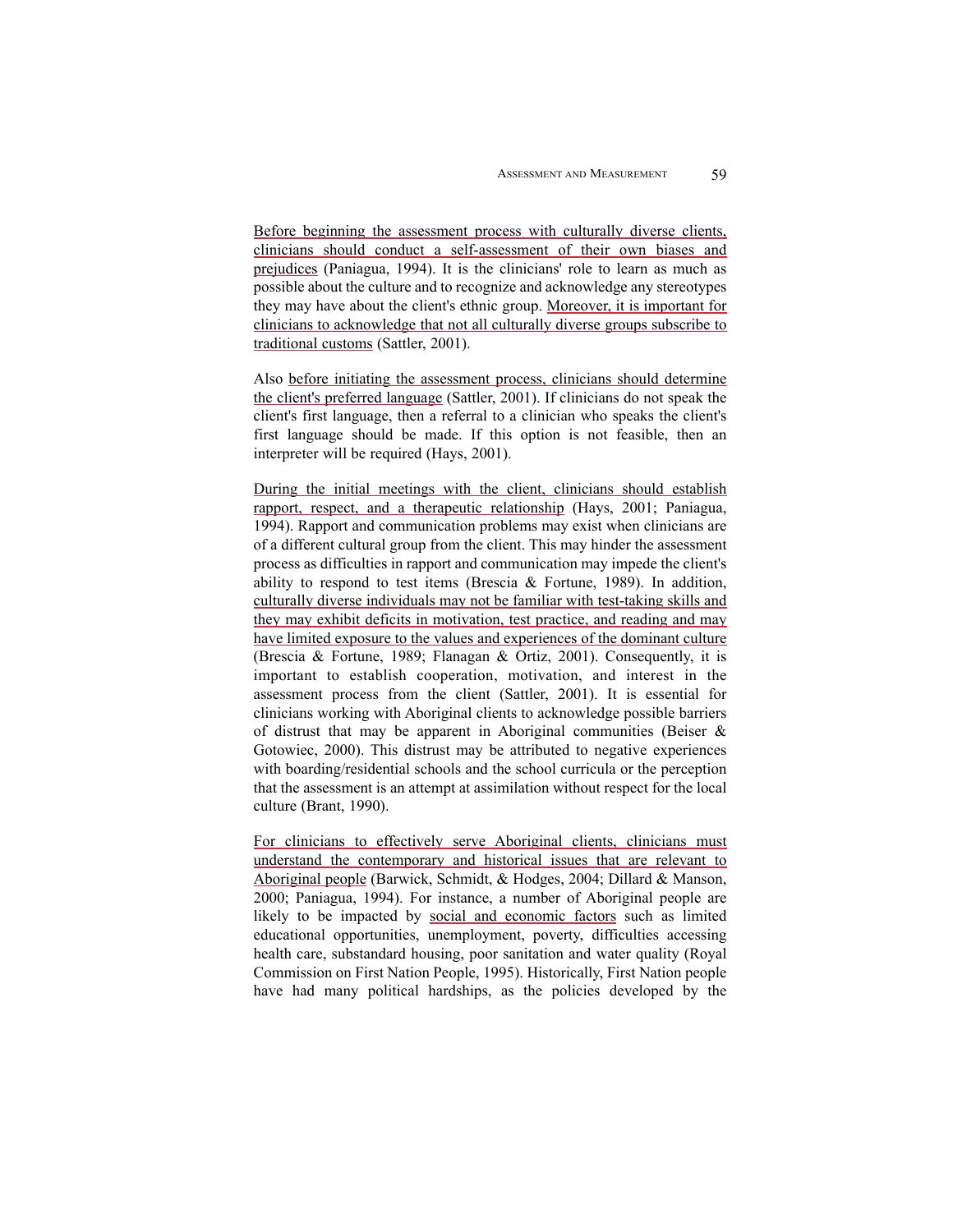Canadian government were attempts to suppress and eradicate culture among First Nation people and were intended to serve the political and economic interests of the dominant society (Titley, 1986) (for an overview of historical events and the impact on mental health see Kirmayer, Brass,  $\&$ Tait, 2000). Attending to socio-environmental problems on the reservations, in addition to addressing the relationship between the Aboriginal communities and larger societies, will improve the validity of intelligence testing within this group (Beiser & Gotowiec, 2000).

A multi-method assessment approach is best practice regardless of which cultural group one is assessing. When working with culturally diverse clients, this multi-method approach serves to strengthen the validity of the assessment. A combination of interviews, observations, standardized measures, and informal assessment procedures provide a comprehensive **assessment**. When conducting an assessment it is important to gather clinical information from the child, parents, extended family members, and community members (Dillard & Manson, 2000; Hays, 2001; Sattler, 2001). Family and community members can provide invaluable information about the client's emotional, physical, social, and spiritual presentation (Dillard  $\&$ Manson, 2000). More information can also be attained from consulting with health care providers (e.g. physicians), other professionals (e.g. teachers), and traditional healers from within the cultural group (Hays, 1994; Paniagua, 1994). Consulting with professionals who are familiar with the culture of the client provides invaluable information as to the clinical presentation within a cultural context (Dillard & Manson, 2000).

When assessing children, behavioural observations of the child both at home and school can provide a wealth of information (Dillard & Manson, 2000; Hays, 2001; Sattler, 2001). Observations of clients within their natural environments increase the reliability of assessment and strengthen rapport with the client (Hays, 2001). Observing the child at home or school allows the clinician to observe how the child performs on tasks that require attention, memory, planning, and decision-making; social interactions; and behavioural changes throughout the day (Sattler, 2001). These observations may address behaviours or performances that may not be assessed in a standardized tool. For instance, Dillard and Manson (2000) note that an Aboriginal child may exhibit poor performance on teacher observations, academic performance, and intellectual tests, but may demonstrate intricate beadwork designs during a home observation. Consequently, the severity of the deficits may be "related to cultural issues such as activity preferences and language rather than innate ability" (p. 240).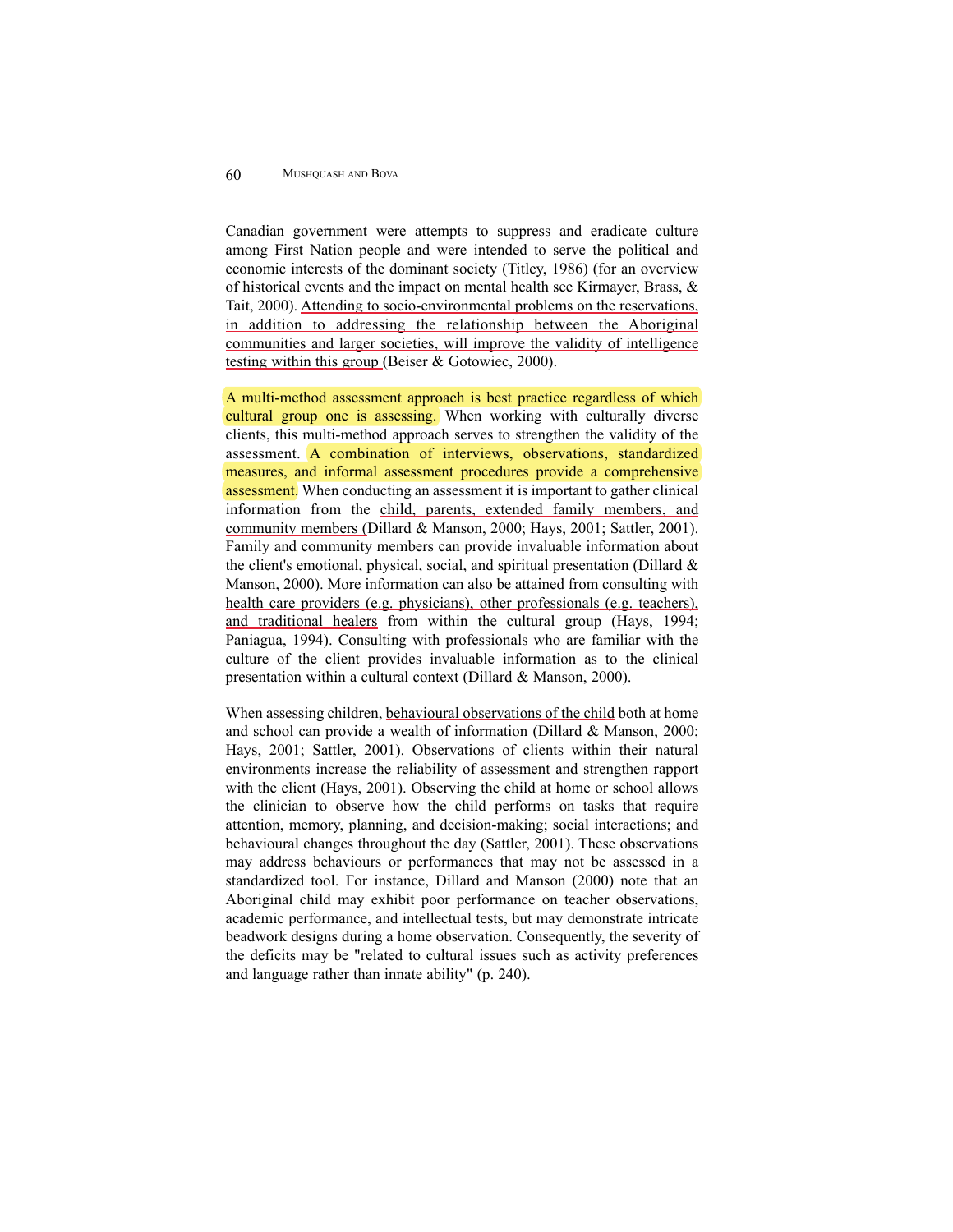As noted, culturally diverse clients are typically assessed with traditional assessment measures (Pollack & Shore, 1980). Assessments are often plagued with complexity and ambiguity and involve special considerations to ensure an accurate assessment of culturally diverse clients (Butcher et al., 1998). When utilizing standardized measures, clinicians conform to assumptions that the client is similar to the standardized population; this assumption is violated when assessing a client from another culture (Flanagan & Ortiz, 2001). The misuse of standardized tests among culturally diverse client's can cause significant damage and can lead to misdiagnoses, over-diagnoses and under-diagnoses (Hays, 2001; Paniagua, 1994). However, "given that norms [for the Aboriginal population] are typically nonexistent and that such culturally appropriate instruments are also lacking, clinicians using standardized measures should approach results with caution" (Dillard and Manson, 2000, p. 239). Hays (2001) suggests that in order to decrease the bias in standardized tests, new norms for cultural groups would need to be generated. However, re-standardization is unlikely, due to the labour intensive nature of this endeavour.

Although there is controversy regarding the appropriateness of utilizing standardized measures with culturally diverse groups, it is important to recognize the utility of these instruments (Sattler, 2001). Paniagua (1994) indicates that eliminating these measures from clinical practice would be a "bad tactic." Rather, clinicians should incorporate cross-cultural skills when interpreting results. Furthermore, conventional assessment instruments can be utilized with culturally diverse children as long as the "standardized tests are administered and interpreted appropriately, taking into account the examinee's cultural and linguistic background and using only tests or portions of test that are valid" (Sattler, 2001; p. 675).

When selecting the appropriate measure to assess intelligence in culturally diverse clients, it is important to ensure a balance between empirical research findings and the consequences related to cultural and linguistic factors (Flanagan & Ortiz, 2001; Sattler, 1992). Also, the clinician should carefully consider the intelligence scale generated by different tests and to consider the cultural and linguistic dimensions of each measure. Measures of intelligence with the lowest cultural loadings and lowest linguistic demands should be selected over tests that are classified higher in these areas (Flanagan & Ortiz, 2001). Measures of intelligence that have been noted to minimize bias include Culture Fair Intelligence Test, Kaufman Assessment Battery for Children, Leiter International Performance Scale, and Progressive Matrices (Paniagua, 1994).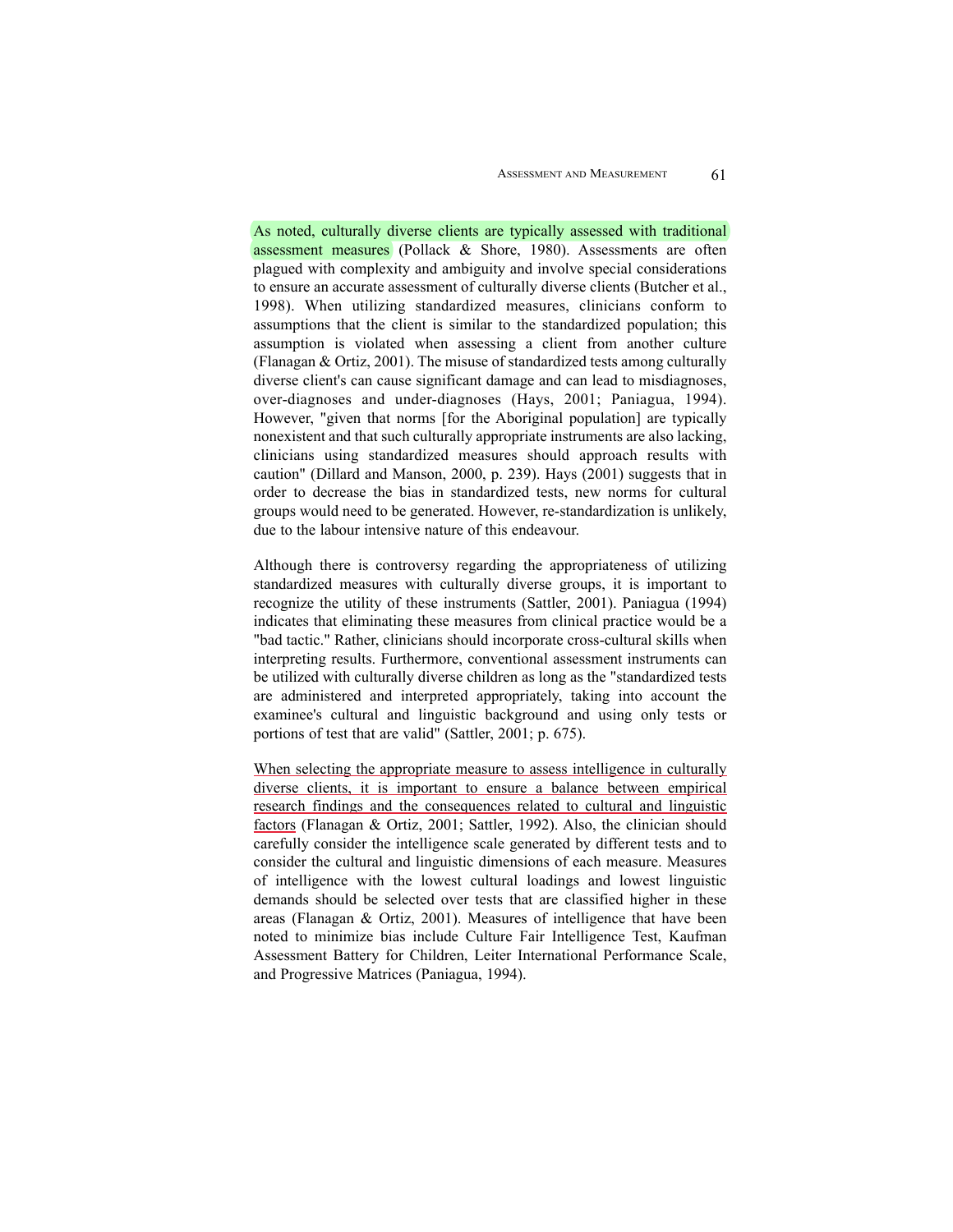#### **Summary**

Clinicians need to be cautious when interpreting standardized test scores of intelligence from culturally diverse clients. The clinician should acknowledge cultural factors in the assessment process and the influence these factors have on the assessment of cognitive ability. It is important to acknowledge that the guidelines for test interpretation among the dominant culture may not be pertinent to culturally diverse clients (Sattler, 1992). It is paramount that clinicians acknowledge how culture may influence the results of standardized tests (Hays, 2001). Not understanding the role that culture plays could lead to inaccurate results and analysis (Butcher et al., 1998). Moreover, conclusive decisions should never be based on the results one test. Rather, a sampling of cognitive abilities will provide an adequate picture of strengths and weaknesses (Sattler, 1992).

When using tests that have not been normed on the population in which they are being applied, assumptions about their utility are made. A clinician's interpretation may be confounded due to poor test validity within the culture. Given the complexity of the relationships described, it is not hard to imagine the potentially questionable clinical utility of measurement instruments developed for use with the majority culture, when applied to Aboriginal people. Obtaining scores that are accurate, reliable reflections and estimates of an individual's true level of functioning (on some construct) should be the goal of psychological measurement and assessment. Often, little attention is actually given to this point. Instead, reliance is put on the measurement instrument and assumptions made, which may inadvertently allow the instrument to define the construct it is measuring.

Measurement instruments should be examined thoroughly using the best psychometric methodologies available for the given purpose, to ensure reliability and validity, but most importantly, to ensure clinical utility. The results from any assessment should be interpreted with careful consideration of the effects culture may have, to ensure that the best possible assessment is completed for the client. This will assist in planning and developing appropriate plans of care, and ultimately be of most value to the client. Ideally, the data obtained from psychological assessments should be interpreted by someone who is familiar with the culture to ensure that a meaningful and appropriate interpretation is achieved (Tseng, 2001).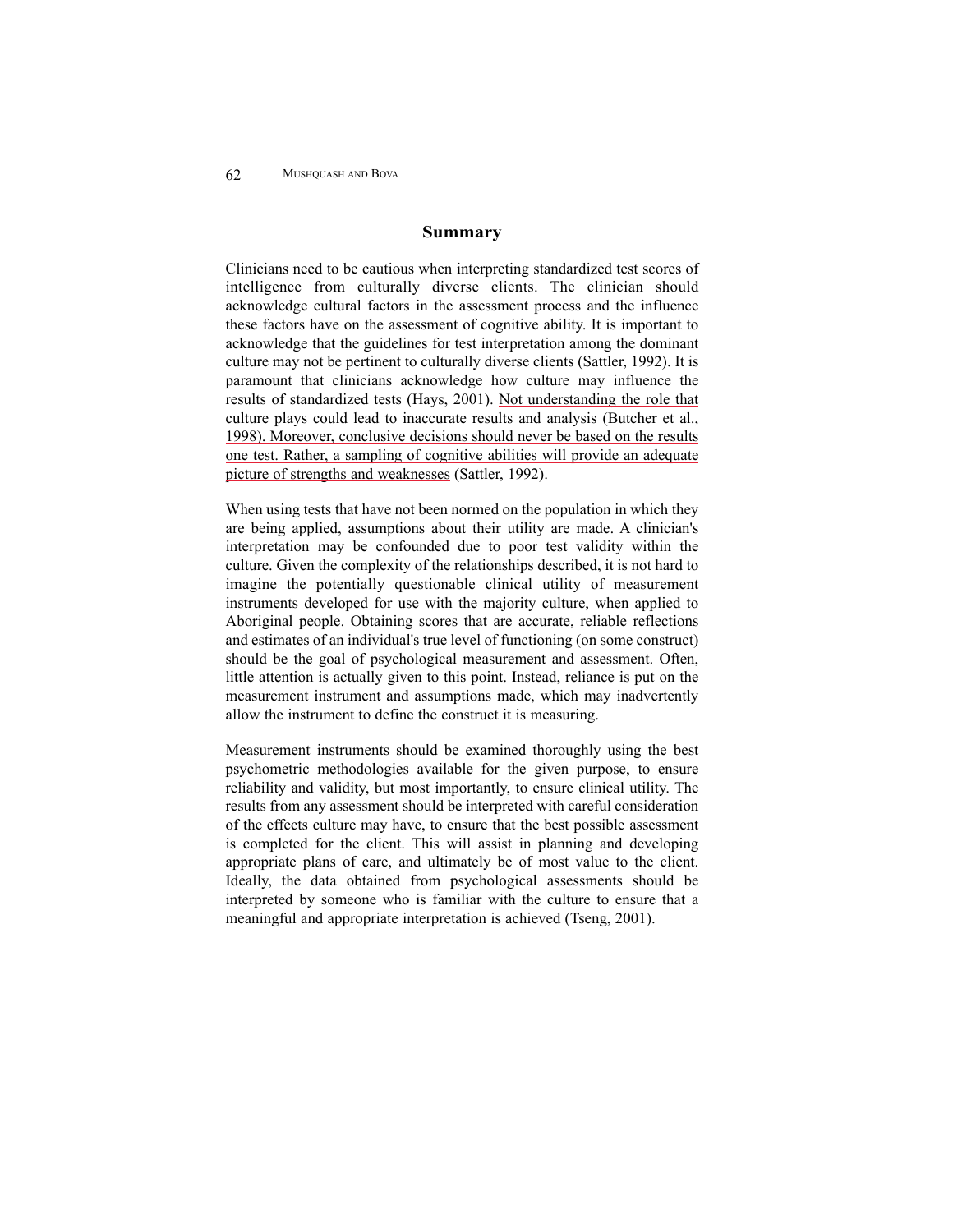#### **References**

- Beiser, M., & Gotowiec, A. (2000). Accounting for Native/Non-Native differences in IQ scores. *Psychology in Schools, 37,* 237-252.
- Bonder, B., Martin, L., & Miracle, A. (2002). *Culture in clinical care.* Thorofare, NJ: Slack Inc.
- Brant, C. C. (1990). Native ethics and rules of behaviour. *Canadian Journal of Psychiatry, 35,* 534-539.
- Brescia, W., Fortune, J. C. (1989). Standardized testing of American Indian students. *College Student Journal, 23,* 98-104.
- Butcher, J.N., Nezami, E., & Exner, J. (1998). Psychological assessment of people in diverse cultures. In S.S. Kazarian & D.R. Evans (Eds.), *Cultural clinical psychology: Theory, research, and practice* (pp. 61-105). New York, NY: Oxford University Press.
- Christensen, M. (2001). Diagnostic criteria in clinical settings: DSM-IV and cultural competence. *American Indian and Alaska Native Mental Health Research, 10*, 52-66.
- Cooper, M.L. (1994). Motivations for alcohol use among adolescents: Development and validation of a four-factor model. *Psychological Assessment, 6*, 117-128.
- Dillard, D. A., & Manson, S. M. (2000). Assessing and treating American Indians and Alaska Natives. In I. Cuellar & F. A. Paniagua (Eds.), *Handbook of multicultural mental health.* New York, NY: Academic Press.
- Dolan, B. (1999). From the field: Cognitive profiles of First Nations and Caucasian children referred for psychoeducational assessment. *Canadian Journal of School Psychology, 15,* 63 - 71.
- Eason, S. (1991). Why generalizability theory yields better results than classical test theory: A primer with concrete examples. In B. Thompson (Ed.), *Advances in educational research: Substantive findings, methodological developments* (Vol.1, pp. 83-98). Greenwich, CT: JAI Press.
- Flanagan, D. P., McGrew, K. S., & Ortiz, S. O. (2000). *The Wechsler intelligence scales and Gf-Gc theory: A contemporary approach to interpretation.* Needham Heights, MA: Allyn & Bacon.
- Flanagan, D. P., & Ortiz, S. O. (2001). *Essentials of cross-battery assessment.* New York, NY: John Wiley & Sons, Inc.
- Frideres, J.S. (1993). *Native peoples in Canada: Contemporary conflicts* (4th ed.). Scarborough, ON: Prentice Hall.
- Hays, P. A. (2001). *Addressing cultural complexities in practice. A framework for clinicians and counsellors.* Washington, DC: American Psychological Association.
- Kirmayer, L. J., Brass, G. M., & Tait, C. L. (2000). The mental health of Aboriginal peoples: Transformations of identity and community. *Canadian Journal of Psychiatry, 45,* 607- 616.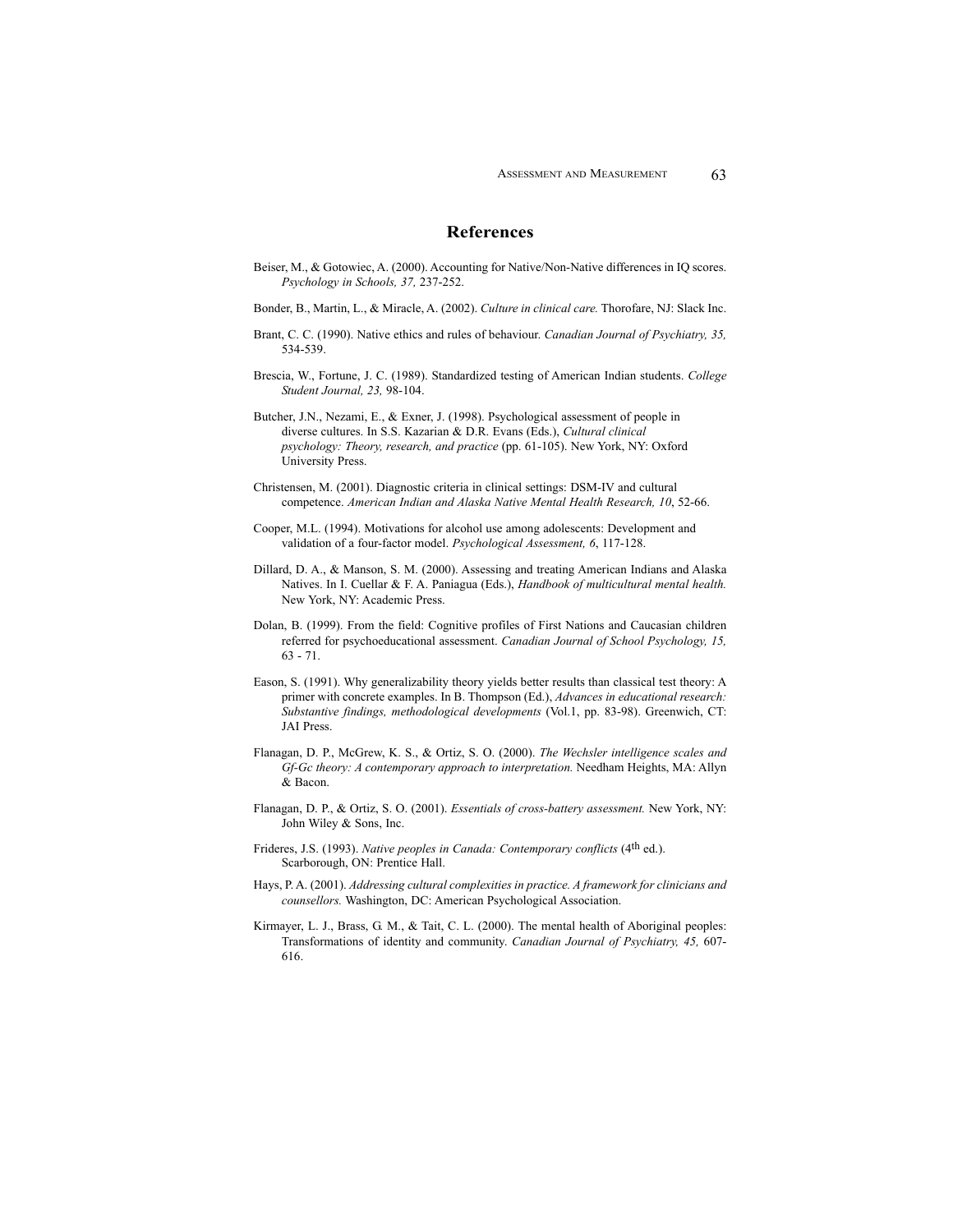- Kleinman, A. (1996). How is culture important for DSM-IV? In J.E. Mezzich, A. Kleinman, H. Fabrega, & D.L. Parron, (Eds.), *Culture and psychiatric diagnosis: A DSM-IV perspective* (pp. 15-25). Washington, DC: American Psychiatric Press.
- Lu, F. G., Lim, R. F., & Mezzich, J. E. (1995). Issues in the assessment and diagnosis of culturally diverse individuals. In J. M. Oldham & M. B. Riba (Eds.), *American psychiatric press review of psychiatry (Vol. 14).* Washington, DC: American Psychiatric Press.
- Marsella, A. J., Yamada, A. M. (2000). Culture and mental health: An introduction and overview of foundations, concepts, and issues. In I. Cuellar & F. A. Paniagua (Eds.), *Handbook of multicultural mental health.* New York, NY: Academic Press.
- McShane, D. (1980). A review of scores of American Indian children on the Wechsler intelligence scales. *White Cloud Journal, 1,* 3-10.
- McCullough, C. S., Walker, J. L., & Diessner, R. (1985). The use of Wechsler scales in the assessment of Native Americans in the Columbia River Basin. *Psychology in the Schools, 22*, 23-28.
- McShane, D., & Plas, J. M. (1982). Wechsler scale performance patterns of American Indian children. *Psychology in the Schools, 19,* 8-17.
- Miller-Jones, D. (1989). Culture and testing. In B. Rogoff (Ed.), Culture and development. *American Psychologist, 44*, 360-366.
- Morton, L. L., Allen, J. D., & Williams, N. H. (1994). Hemisphericity and information processing in North American Native (Ojibwa) and non-Native adolescents. *International Journal of Neuroscience, 75*, 189-202.
- Mushquash, C.J., Stewart, S.H., McGrath, P.J., & Comeau, M.N. (2005, April). *The structure of drinking motives in Mi'kmaq adolescents.* Poster session presented at the 15th Annual Psychiatry Research Day, Dalhousie University, Halifax, Nova Scotia.
- Neisser, U., Boodoo, G., Bouchard, T. J., Boykin, A. W., Brody, N., Ceci, S. J., Halpern, D. F., Loehlin, ,J. C., Perloff, R.,m Sternberg, R. J., & Urbina, S. (1996). Intelligence: Knowns and unknowns. *American Psychologist, 51*, 77-101.
- Oesterheld, J.R., & Haber, J. (1997). Acceptability of the Connors parent rating scale and child behaviour checklist to Dakotan/Lakotan parents. *Journal of the American Academy of Child and Adolescent Psychiatry, 36*, 55-63.
- Paniagua, F. A. (1994). *Assessing and treating culturally diverse clients: A practical guide.* Thousand Oaks, CA: SAGE Publications, Inc.
- Plank, G. A. (2001). Application of the cross battery approach in the assessment of American Indian children: A viable alternative. American Indian and Alaska Native Mental Health Research: The Journal of the National Center, 10, 21-33.
- Rogler, L. H. (1993). Culture in psychiatric diagnosis: An issue of scientific accuracy. *Psychiatry, 56,* 324-327.
- Sattler, J. M. (1992). *Assessment of children* (3rd ed.). San Diego, CA: Jerome Sattler, Publishers, Inc.
- Sattler, J.M. (2001). *Assessment of children* (4<sup>th</sup> ed.). San Diego, CA: Jerome Sattler, Publishers, Inc.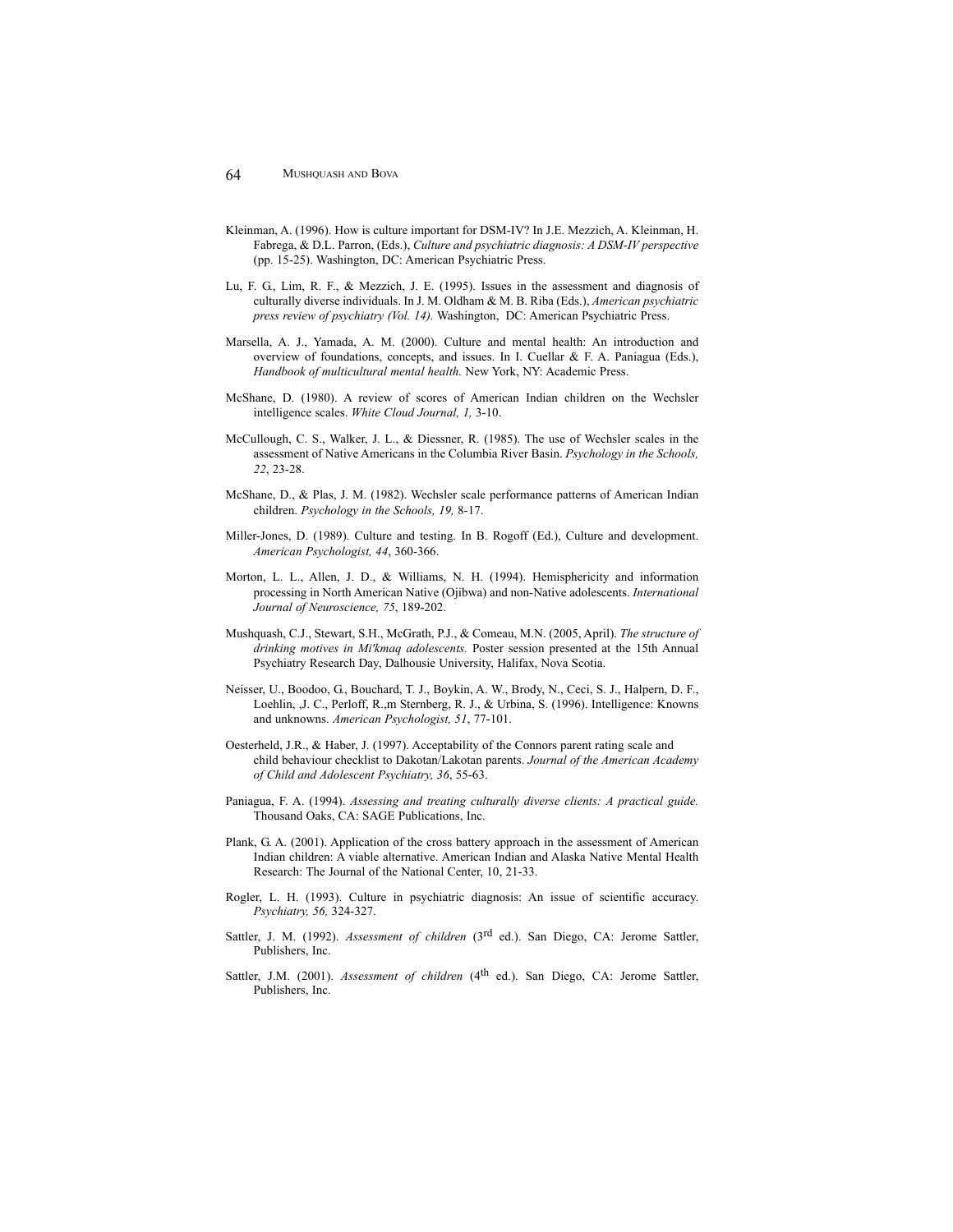- Statistics Canada. (2001). *Aboriginal peoples of Canada: A demographic profile*. Canada: 96F0030XIE2001007.
- Statistics Canada. (2001). *2001 Census of Canada.* Canada. Retrieved October 1, 2006, from http://www12.statcan.ca/english/census01/home/index.cfm
- Suzuki, L. A., & Valencia, R. R. (1997). Race-ethnicity and measured intelligence: Educational implications. *American Psychologist, 52,* 1103-1114.

Tseng, W. S. (2001). *Handbook of cultural psychiatry.* New York, NY: Academic Press.

- Tseng, W. S. (2003). *Clinician's guide to cultural psychiatry.* San Diego, California: Academic Press.
- Valdivia, R. (1999). *The implications of culture on developmental delay.* ERIC EC Digest #E589. ERIC Clearinghouse on Disabilities and Gifted Education. Retrieved October 1, 2006, from http://ericec.org
- Van de Vijver, F. (2000). The nature of bias. In R. H. Dana (Ed.), *Handbook of cross-cultural and multicultural personality assessment.* Mahwah, New Jersey: Lawrence Erlbaum Associates.
- Whorton, J. W., & Morgan, R. L. (1990). Comparison of the test of nonverbal intelligence and Wechsler Intelligence Scale for Children-Revised in rural Native American and White children. *Perceptual and Motor Skills, 70,* 12-14.

### **Correspondence**

Christopher Mushquash Department of Psychology Dalhousie University Halifax, NS B3H 4J1

chris.mushquash@dal.ca